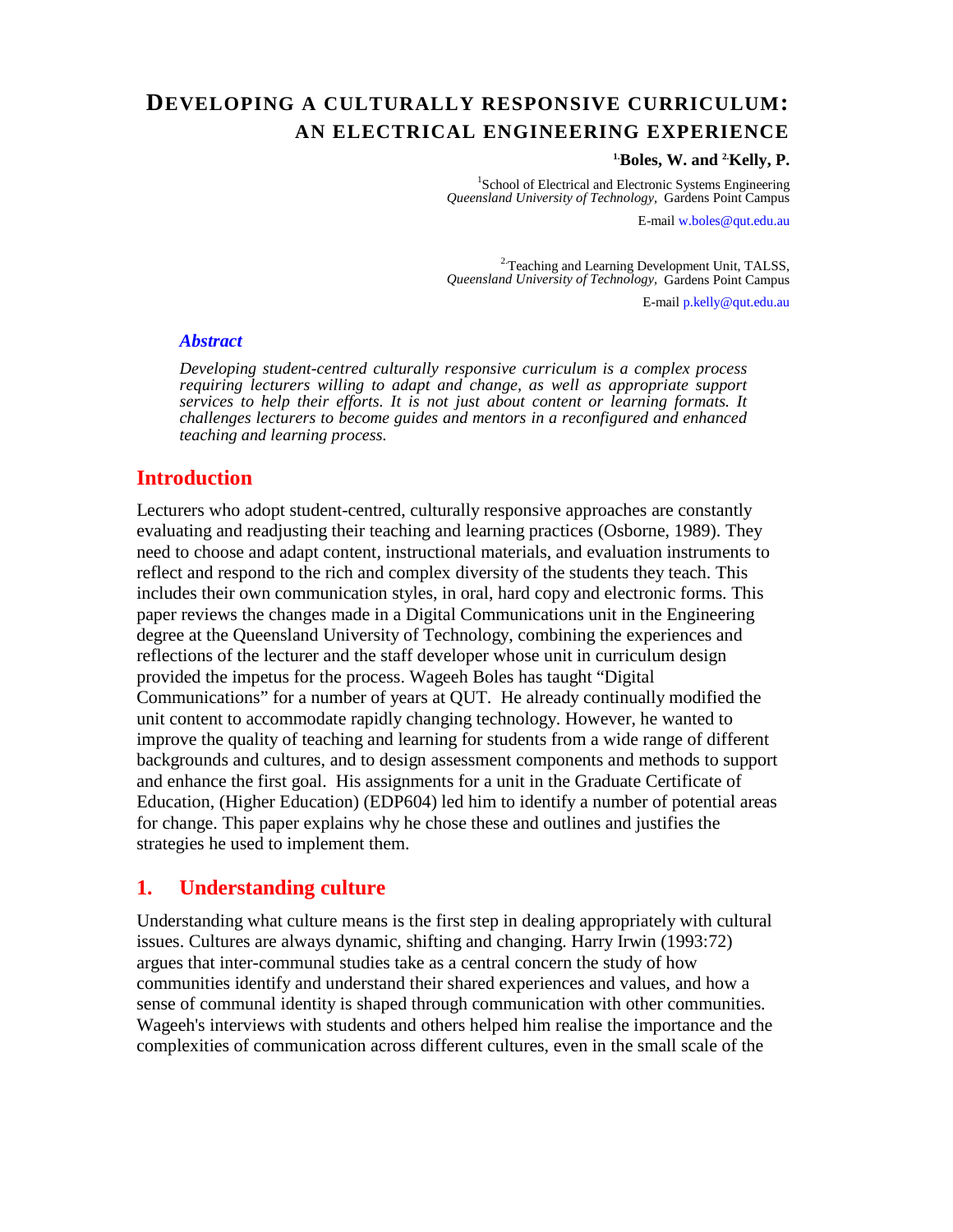classroom. Handling intergroup issues in the classroom may stimulate instructor anxiety (Weinstein and Obear, 1992). Ellsworth (1989:312) asserts that 'any individual student's voice is already a "teeth-gritting" and often contradictory intersection of voices constituted by gender, race, ability, ethnicity, sexual orientation, or ideology'. This is equally true of teachers. Wageeh acknowledges his responsibility as a role model of a life-long learning and possibly *unlearning* process. 'It is the way I talk and respond to issues in the classroom and outside it; the way I deal with people in general; my attitude towards the students, my concern for their learning experience and for them as individuals'. Research supports his approach. ' [T]he role played by staff in the implementation of multicultural teams is …crucial, as lack of cultural awareness and sensitivity on the part of a staff member would discourage students to accept [sic] mandatory multicultural teams' (Sharda (1995) in Volet & Ang, 1998:20).

### **2. Strategies for developing a culturally responsive curriculum**

#### *2.1 Creating an appropriate atmosphere in the classroom*

Effective human relationships and an encouraging atmosphere are crucial for improved learning outcomes and students' success and retention rates (McInnes & James, 1995). Wageeh's strategies aim at informing the students that he cares about their individual backgrounds as well as their learning outcomes and include:

- Using mid-lecture breaks to get each student to talk to a student sitting next, in front of, or behind him or her in the class. They are to choose one they do not know well. They will be asked to introduce themselves and talk about some personal or unit related issues, such as interests, background, expectation of this unit, etc.
- Conducting informal surveys of students' previous educational experience, career goals.
- Making a real effort to pronounce names correctly.

Using the breaks effectively is one way of helping to create a supportive learning environment for all students. Well-planned introductory activities are a necessity not an optional "extra". They help students to cross social and cultural barriers. They value and build on their previous experiences, and they are relevant to their progress in the subject. Such activities play a critical role in putting "global education" and "global citizenship" into action, since 'opportunities for inter-cultural learning are seldom taken spontaneously' (Volet & Ang, 1998:21). This is a sensible response to the many teachers who say they can't spare time from their "content" to do this kind of activity. Group activities do become more difficult as student numbers increase but the value of that effort is shown by the following two student comments from the first lecture in a large, (200+ students) first year Engineering unit (1999) that included one such introductory activity.

I learnt from the…week one lecture that the lecturers are on my side and I should consult them if I am having any problems. Breaking the barriers between the other students, lecturers and myself will start the communication process. (female student)

As the lecture continued on, we participated in an exercise to help us meet other people so that we could form a project group. I think we all felt in the discomfort zone at first, but when we showed each other our page of happiness and distress, you could feel the relief in the air as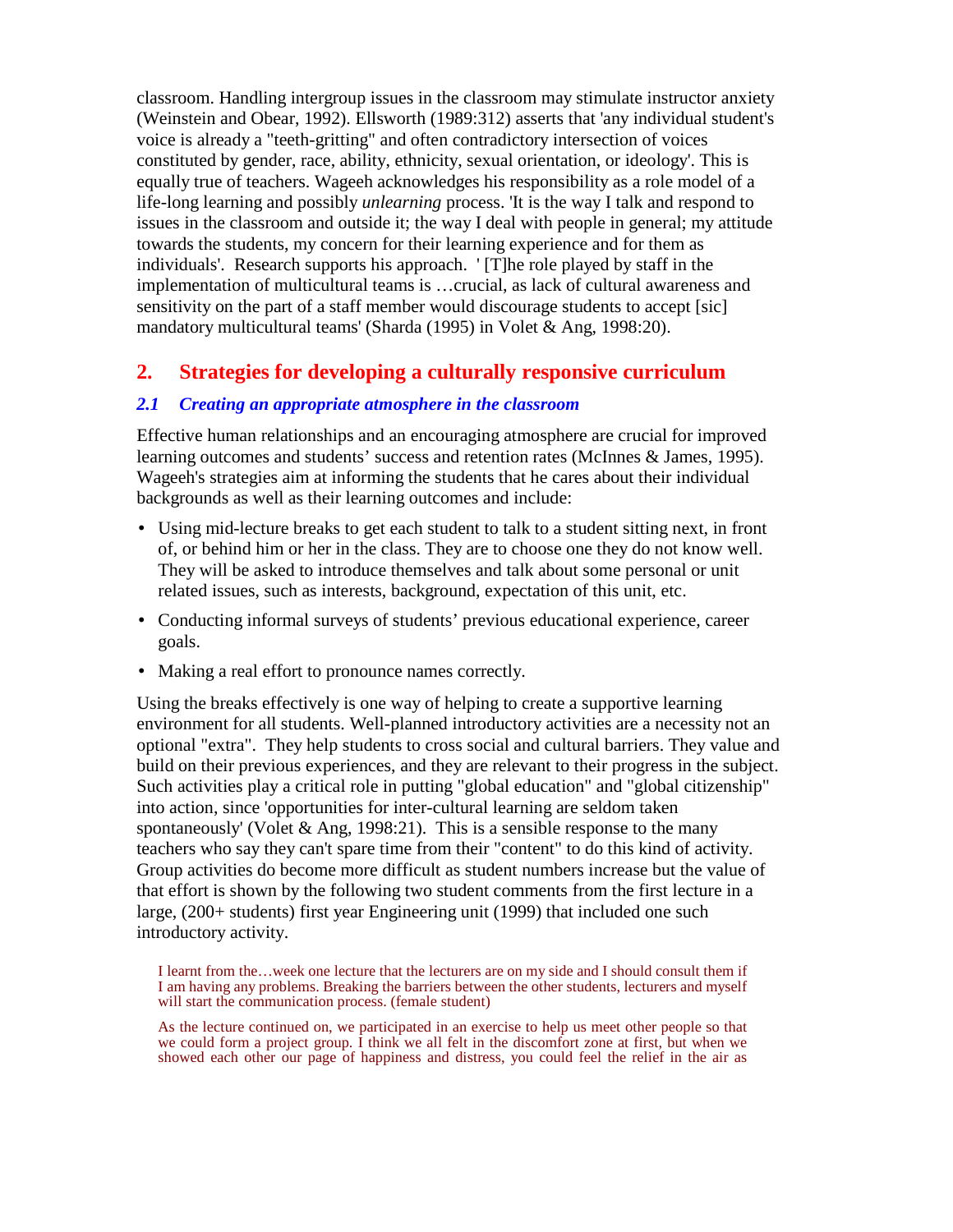people began to shake each other's hands and to introduce themselves to each other. (male student)

#### *2.2 Responding to students' different learning styles*

There is a range of cognitive styles which affect the ways in which individuals learn best (Riding, 1994). Differences do not imply inferior intellectual capacities (Badger, 1994). We often assume that students come to higher education *knowing* about their own learning styles, so the responsibility is theirs to learn in ways that suit them. Ideally we should include information on this early in their course. There are many easily administered tests that help students to work out what sort of learners they are. This can help them to learn more effectively. For example, highly visual students can be encouraged to use concept maps, using colourful pens, rather than trying to make themselves rote-learn pages of notes. Concept map software programs can be useful to teachers as well. Concept mapping is very effective in introducing students to the "Big Picture" of a unit or any aspect within it. Unfortunately, the students who could benefit most may be those least able to afford such programs.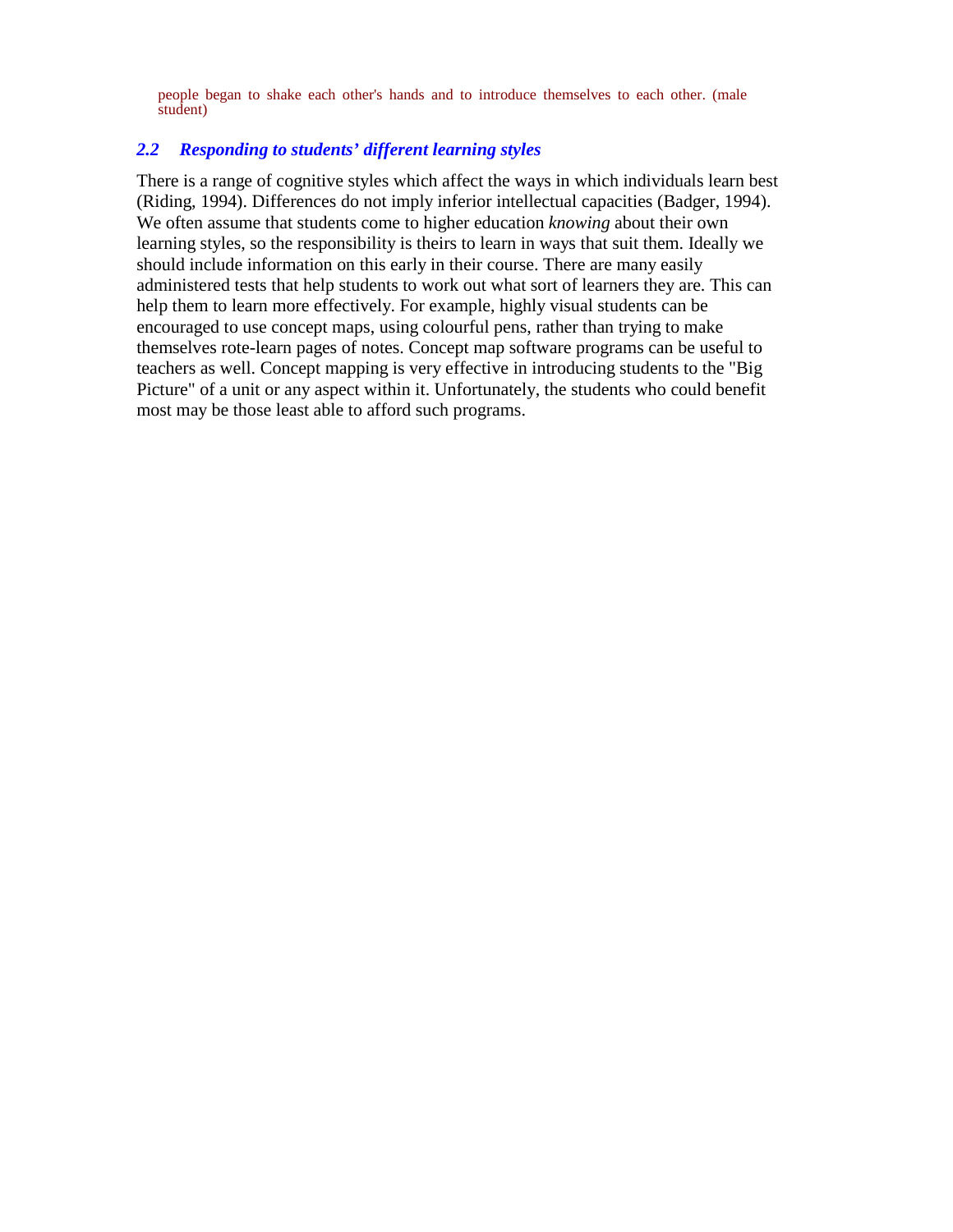Wageeh gathered information about the students' learning styles and used it to match them with one of four computer based components of the unit, which are designed to fit the four main categories of learning styles. Figures 1 and 2 below show that students responded positively.

- **Figure 1:** Students' responses to the survey item: **My choice of which style(s) to use was because:** (a) this helped me learn better, (b) this helped me learn faster, (c) this helped me learn easier, (d) this helped me learn more.
- **Figure 2:** Students' responses to the survey item: **Using the cognitive styles approach to prepare the material of this session:** (a) improved my understanding of the material, (b) allowed me to learn better than the use of lectures alone, (c) was not helpful because I prefer lectures, (d) improved my learning but only because material is also discussed in class.

#### *2.3 Lecturer/student communication*

Another strategy for making the unit culturally responsive is to discuss and set limits on student behaviours that may impinge on the rights of others. Evaluation comments from students criticise actions such as students putting their feet up on the seats. For some cultures, for example, the Thais, this shows extreme disrespect. Wageeh's strategies include establishing agreements on appropriate behaviour. (One possible model for doing this can be found in the on-line QUT Faculty of Information's Tutors' Guide, 1999). He makes it clear at the first lecture that everyone is valued and should be treated with respect. Wageeh models this behavior through his inclusive language, respectful listening and respectful speaking as well as offering and giving reasons for consultation hours; encouraging the use of e-mail and examining all material for racial, cultural and gender bias. The changes are embodied in the Unit Outline, which has grown from a one page to a five page document and has changed dramatically in style and tone. Figure 3 below demonstrates these changes.

| Original unit outline headings | <b>Revised unit outline headings</b> |
|--------------------------------|--------------------------------------|
|                                |                                      |
| 1. Unit outline and title      | Introduction<br>$\mathbf{1}$         |
| 2. Pre-requisites              | Classroom atmosphere<br>2.           |
| 3. Synopsis                    | 3.<br>Prerequisite                   |
| 4. contents                    | <b>Mission Statement</b><br>4        |
| 5.Assessment                   | <b>Outcomes</b><br>5.                |
| 6 Texts and References         | Content<br>б.                        |
| 7 Unit Coordinator             | Presentation<br>7.                   |
|                                | 8.<br>Assessment                     |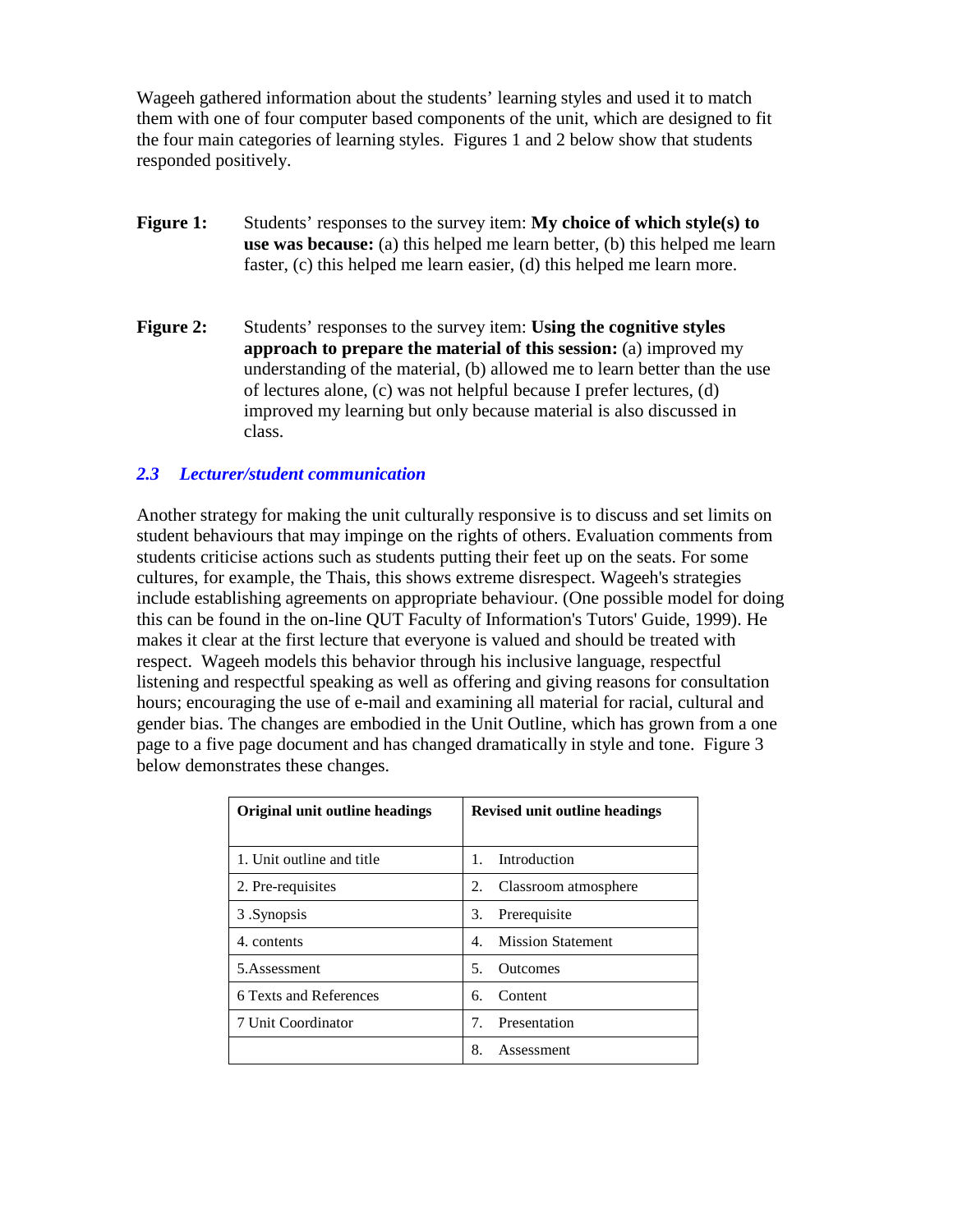| Feedback and consultation<br>9.<br>hours |
|------------------------------------------|
| 10. Texts and References                 |
| 11. Unit Coordinator                     |

**Figure 3:** Comparisons between original and revised unit outline headings

Compare the effect of the original synopsis (A) with the revised Introduction (B) and the way in which the latter values, makes visible and welcomes the diverse experiences of all students. In each case this is the first written section of the document. This sets the tone for the reader.

#### **(A) Synopsis**

This unit aims at providing the students with an in-depth understanding of the theory and applications of digital communications systems and technology. This will involve topics such as baseband digital signals, digital radio systems, computer networks, error control in digital networks, communication link analysis and ISDN (Unit outline, EEB667, 1997).

#### **(B) Introduction**

Welcome to EEB967, Digital Communications, one of the third/fourth year units offered to students enrolled in any of the following courses… It will make use of, and build on your prior learning, formal or informal, in Australia or overseas, in the various areas of electrical engineering, electronics, communications and signal processing.

#### *2.4 Language issues*

Students may face difficulties in obtaining lecture notes when the language of instruction is not their first language (Shaddock, 1996), or if they have poor note-taking skills, or for whatever reason or a combination of reasons. Wageeh makes notes available ahead of lecture times and directs students with language needs to appropriate services. This is not "spoon-feeding" but a way of "scaffolding" learning: ie. providing forms of support 'to help students bridge the gap between the current abilities and the intended goal', (Rosenshine & Meister, 1992:26). In addition, lecturers need to *take time* to direct students to language advisers and other relevant services. Many students see seeking help as a source of shame and will leave it until they are desperate. Lecturers can help by advising students to seek help early and by emphasising that this is an appropriate and effective thing to do NOT an admission of stupidity. Wageeh's revised unit outline included the following under the heading, "Feedback and Consultation Hours".

Your enquiries, comments and suggestions are very valuable to me. Through these, different aspects of teaching and learning in this unit can be improved…. I will do my best to assist you or at least refer you to the appropriate QUT services such as Learning House and International Student Services.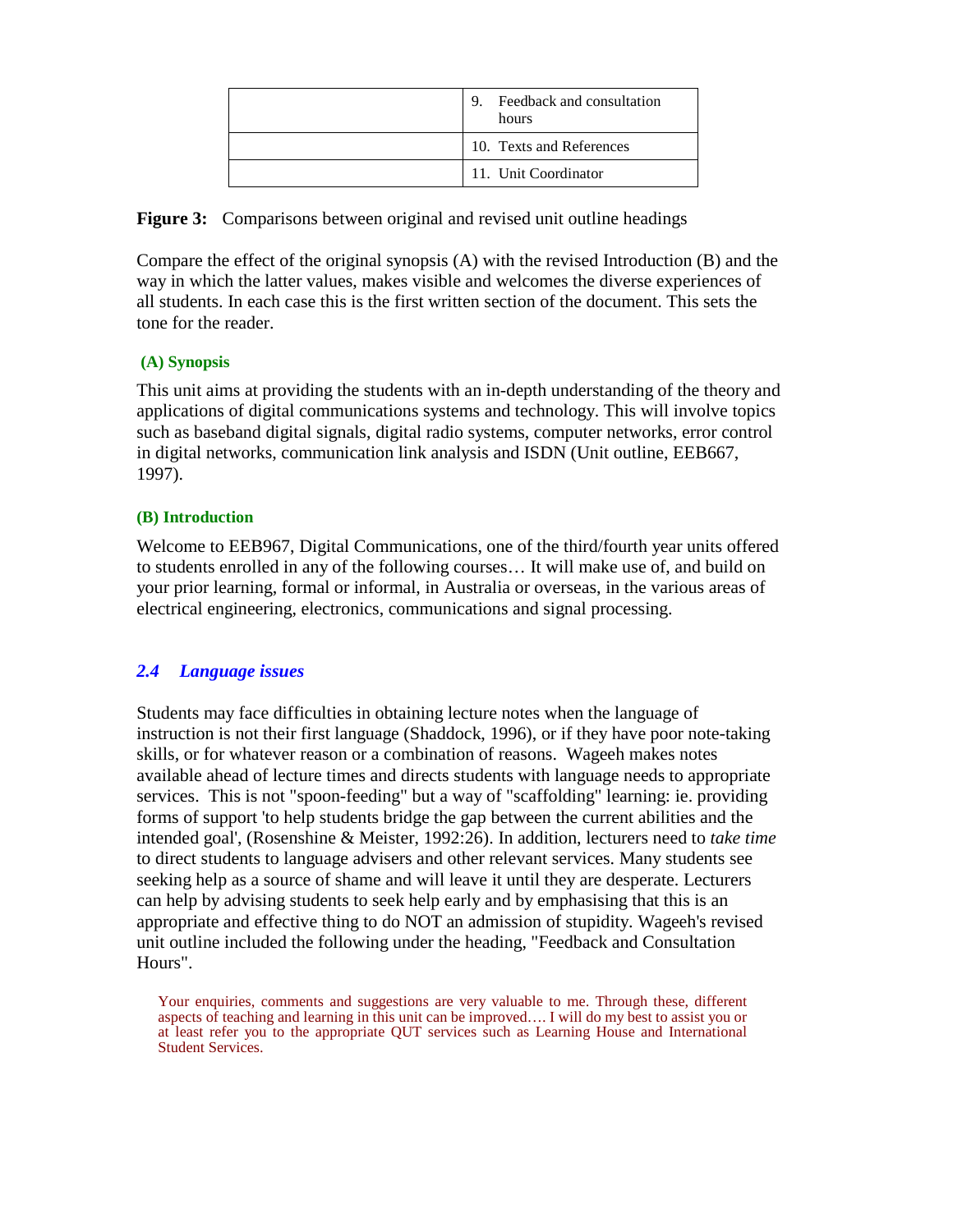## **3. Designing inclusive assessment**

#### *3.1 Examinations*

Based on his consultations with an Indigenous adviser, students and evidence from research, it was clear that students from cultures other than the dominant one often feel that they are disadvantaged in examinations by time restrictions (Barnett, 1994). Wageeh sought student feedback on the time they actually took to complete assignments and exams. He then used this information to ensure that the allocated time for assessment tasks is sufficient for all students. In order to avoid misunderstanding of exam questions, he specifies the necessary information about the length and depth as well as the format of the required answer for each question and follows up by presenting past exam questions and their model answers in the classroom. Other strategies include offering students a choice of assessment methods.

### *3.2 Marking strategy*

Answers which seem to respond to points other than those requested, may be the result of misunderstanding a key word or the wording of the question. Similarly, poor handwriting or spelling may not necessarily mean an uninformed answer. In marking assessment items, Wageeh focuses on accommodating cultural differences without compromising academic standards. He also tries to use Plain English.

The promotion of Plain English marks a significant shift of responsibility from readers to writers (in this context, from students to academic staff) in the information exchange (Solomon, 1994:1). While the same standards should be applied to all students in evaluation and assigning results, plain English involves trying to avoid using complicated grammatical constructions in exam questions). The principles are equally applicable to on-line materials and communication. Inaccessible English is no more accessible simply because it appears on-line. 'There is an assumption that traditional higher education is the paragon of quality and any deviation from that model represents "less" quality' (Phipps, 1998:2). Futurist Inayatullah is more critical, asserting that " sophisticated curriculum has yet to come on line except in fetishised formats, that is, without any change in content, form or approach" (1999: 595). We should dare to do better, taking up Phipp's point that technology mediated learning should allow us to challenge and improve every aspect of communication with learners.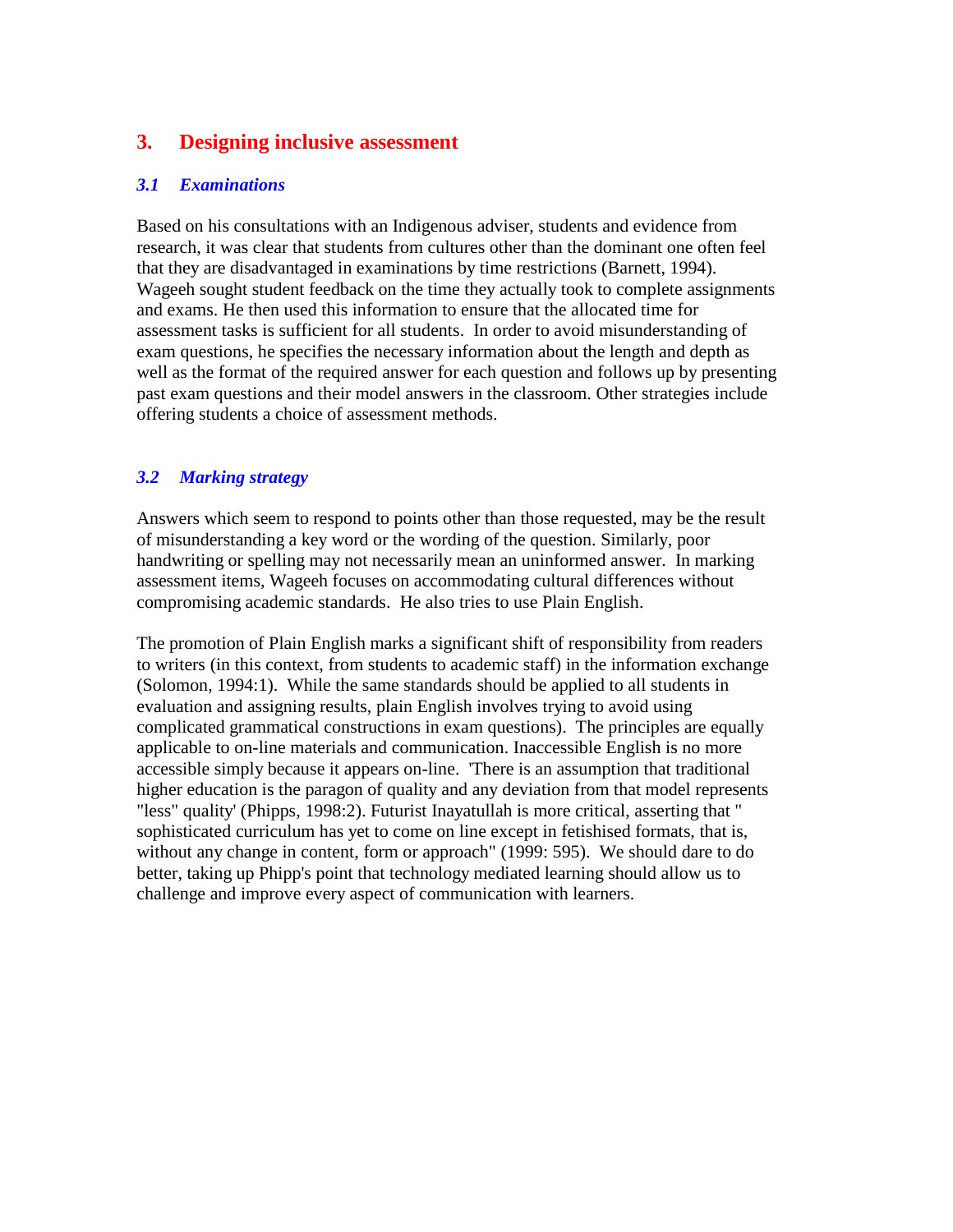#### *3.3 Student evaluations*

Wageeh continues to administer the University's Student Evaluations of Teaching (SET) and Student Evaluations of Units (SEU), choosing the optional questions to reflect current aspects. He also uses the Harvard one-minute evaluation, a simple, effective and non-threatening means of monitoring. This evaluation can be carried out at end of each lecture. The main responses are discussed at the beginning of the following lecture as a revision device, a way of quickly identifying problems and a time to acknowledge progress and achievements.

## **4. Where to from here?**

This paper reflects only two of a number of issues and needs that Wageeh identified through the situational analysis and stake holders' interviews (in addition to the literature reviews and readings) required by his Graduate Certificate unit. He intends systematically focusing on one or two of these at a time and incorporating them in each cycle of the future reviews. Other identified goals include to:

- Produce and distribute lecture outlines.
- Talk about his own thinking style in order to help students think about theirs.
- Plan 10-minute slots at the end of each lecture for individual students to bring any special problems they have with the material taught, tutorials or assignments.
- Bring to the classroom his overseas experience about the interaction between the technical material and social and environmental issues. (In line with UNESCO's vision of Educating for a Sustainable Future, 1997).
- Design assessment items, including final exams, to facilitate understanding and avoid complexities arising from the language.
- As a member of the School's Teaching and Learning Committee and the School representative in the Faculty Teaching and Learning Committee, to encourage other teaching staff in the Faculty and School as they respond to University requirements to address cultural and internationalisation issues in their units and courses.

## **Conclusion**

Wageeh believes he has come a long way since he completed the Graduate Certificate. Practice-based professional development can challenge lecturers to change but also provide support and a safe environment within which they can experiment. 'As a human being who happens to be a lecturer, I am culturally conditioned. My assumptions and beliefs will be regarded as absolutely true facts, as long as they are not challenged. Challenging my own culture allows me to learn more, and to understand other cultures' values and practices. This will be reflected in my attitudes, behaviour and practice, in general, and certainly in the teaching and learning contexts of any unit I teach'. These are